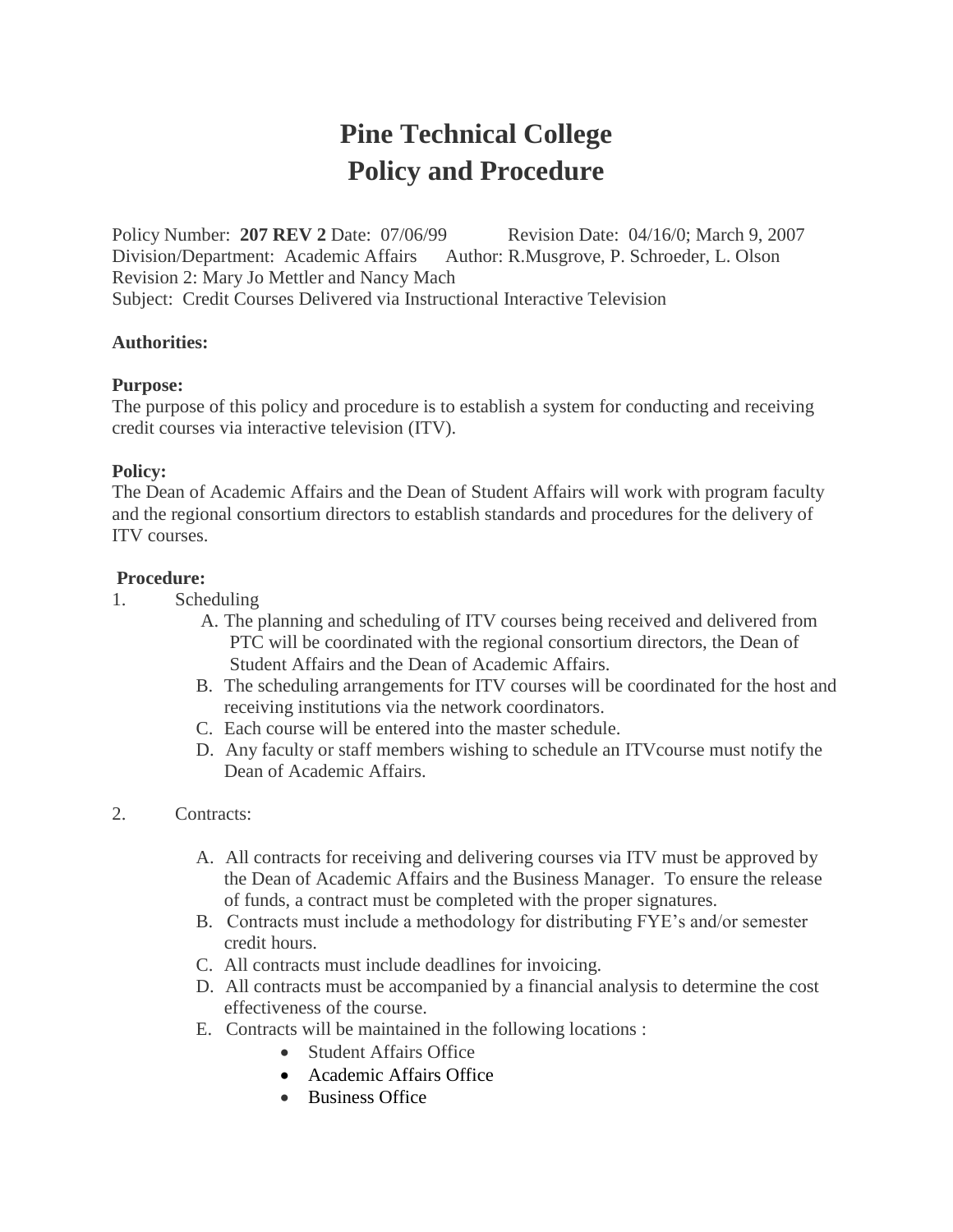- F. All contracts must also stipulate student services to be provided; such as registration, and financial aid, transcription information – grade and attendance.
- G. Each contract must also specify an appeal process for dispute of billings.
- H. Each contract will provide a method for assessment and evaluation of the course and/or program offering.
- 3. Fiscal Affairs:
	- A. A budget for each ITV class will be established within an approved cost center. If no cost center is available, a new cost center will be created and assigned to a cost center manager who will be responsible for the fiscal management for that course.
	- B. The Business Office will establish a procedure for billing and/or payment of invoices for the course.
	- C. The Dean of Academic Affairs and the Business Manager will conduct a periodic financial analysis on courses and programs received and delivered via ITV. The purpose shall be to determine cost effectiveness and cost recovery.
	- D. The Dean of Academic Affairs and the Dean of Student Affairs will maintain current procedures for FYE reporting on the ISRS system. Special entries for FYE calculations will be handled during course entry.
	- E. Academic Affairs will be responsible for informing the bookstore of textbook needs for any courses brought to PTC via ITV.
- 4. Student Services Support: Registration and Advising:
	- A. Prior to implementing needed student services for off-campus course(s), the following must be provided to the Dean of Student Affairs: Official course name/number; syllabus; start/end dates of instruction; site contact and/or assigned instructor with contact information; grade distribution and reporting dates; term dates of the hosting school/college.
	- B. The Dean of Student Affairs will set the time frame for completion of applications, assessments and advising (if needed); registration, drop/add period, final class rosters and submission/distribution of grades. This timeline will be distributed to the Registrar.
	- C. Student Affairs will prepare an admissions packet for each instructor and/or course. The packets will be available and distributed in accordance with PTC's other term admissions dates as much as possible, while still providing punctual service to the receiving institutions.
	- D. Responsibility of adhering to the set course timelines relating to admissions, rosters and grading rests with the Registrar.
	- E. Responsibility for communications to the contractee, executing contract language, FYE calculations, billing, collection and other administrative functions rests with the Deans of Academic Affairs and Student Affairs.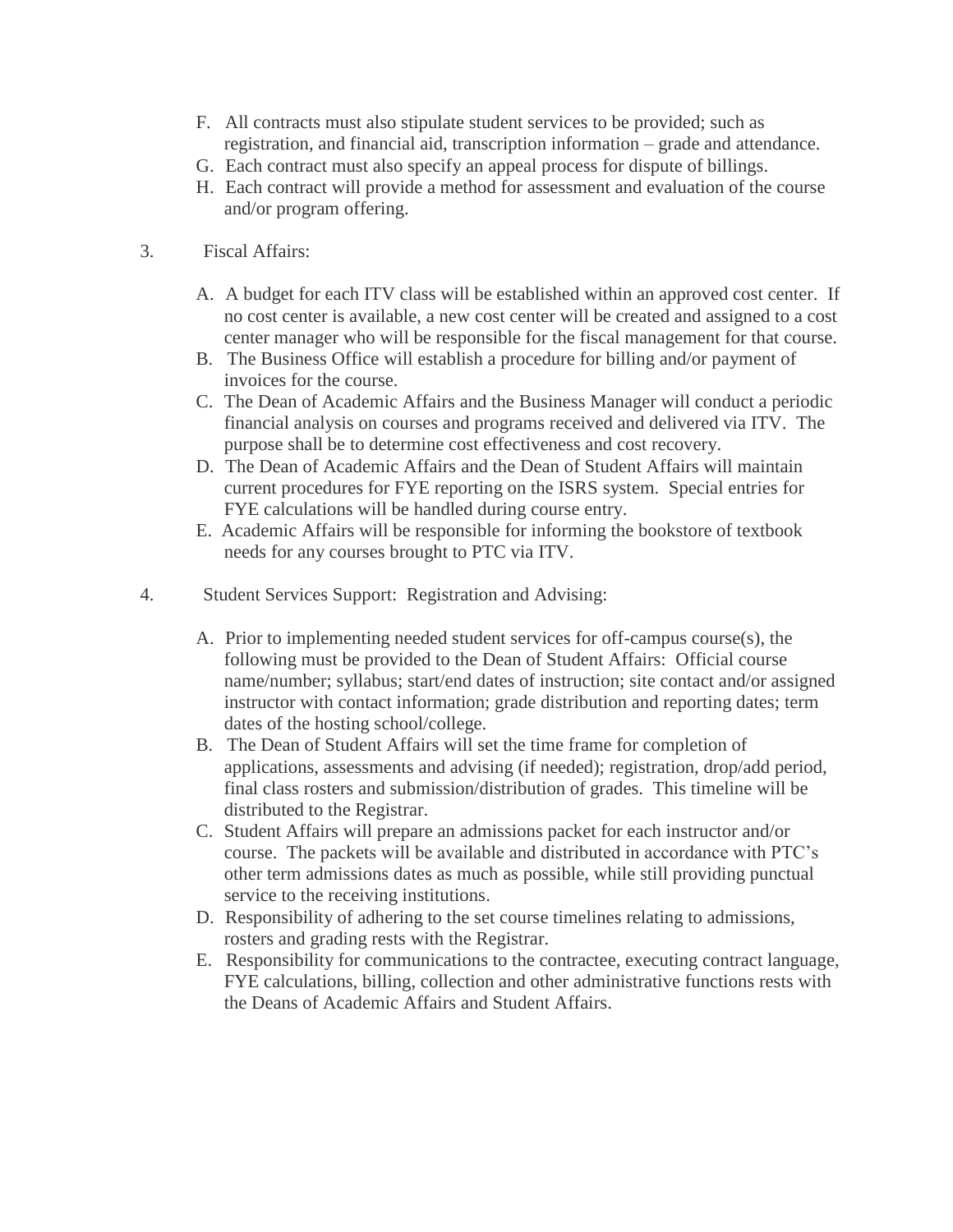- 5. Conducting Courses:
	- A. Program Coordinators will be named for each course received on campus via ITV. Each syllabi will include the coordinators name and phone number in the event of technical or program difficulties.
	- B. Students in the course will be given a "Student Guide to Interactive Television" which includes basic information for weather closings, remote access to information, and tips on an electronic classroom, etc.
	- C. PTC evaluation forms will be used to assess student satisfaction with the delivery of ITV courses.
	- E. The Dean of Academic Affairs will monitor a minimum of one instruction hour of the ITV course to determine continuation of the program.
- 6. Reporting:
	- A. The Deans of Academic Affairs and Student Affairs will be responsible for reporting requirements for ITV courses. This will include:
		- a. Statewide and regional statistics
		- b. ISRS reporting (in collaboration with the Business Office to determine proper coding).
- 7. Marketing and Promotion:
	- A. In the event that marketing of the course/program is desired, Academic Affairs will provide course/program information to the Marketing Director All publications and advertising will be reviewed by the Marketing Director and program faculty prior to release.

#### **Responsibilities:**

Responsibility for the Credit Courses delivered ITV is as indicated in the policy and procedure sections above.

#### **Dissemination:**

This policy will be disseminated via the campus intranet or website.

Reviewed by Executive Cabinet: 07/06/99 Reviewed by Faculty Senate: Reviewed by: Policy revised 04/16/01 and reviewed by Leadership Team Approved: Date: 04/16/01 – Robert L. Musgrove, President

Revision Reviewed by Leadership Team: 6/11/07